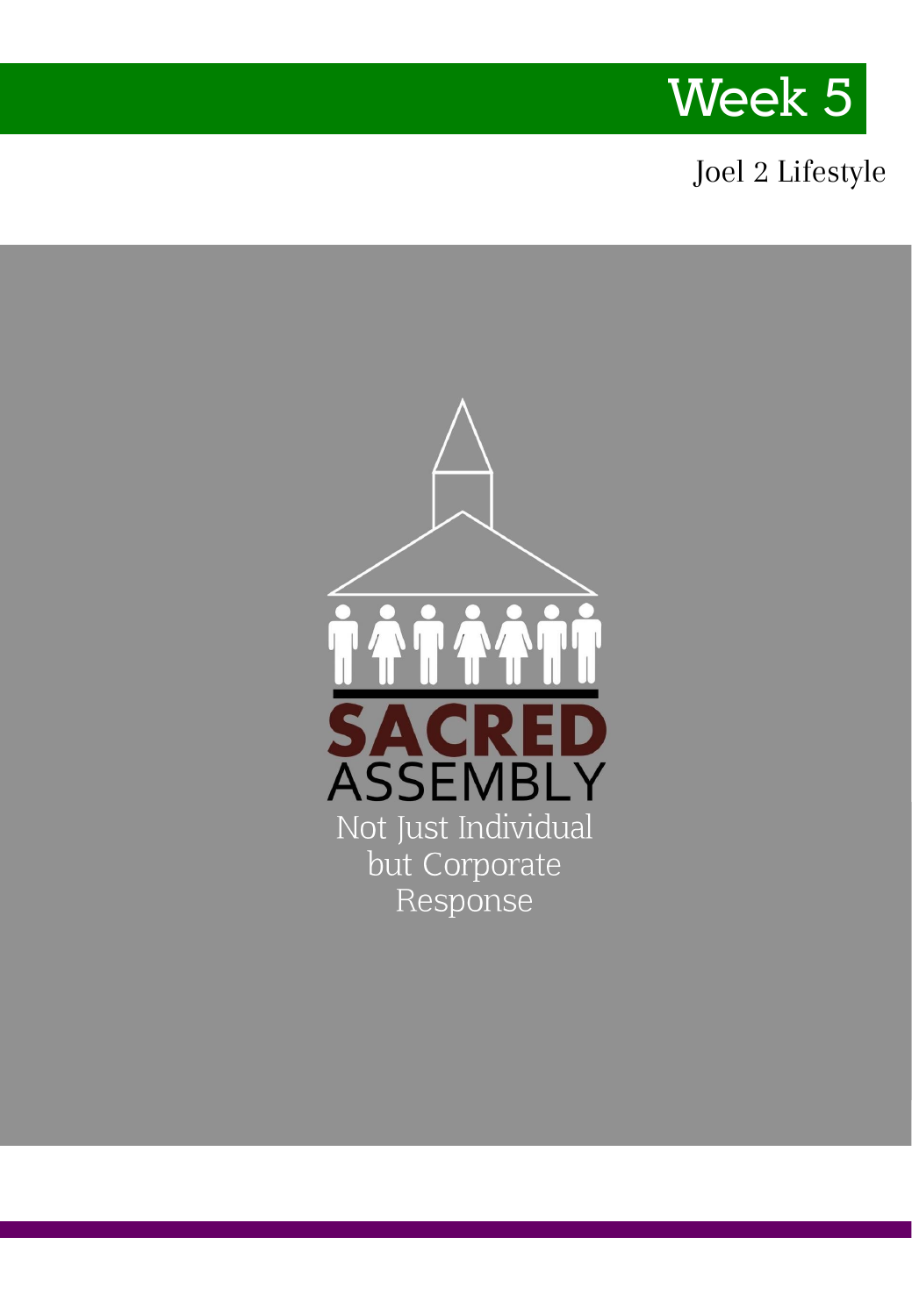

Blow the trumpet in Zion, consecrate a fast, call a sacred assembly; gather the people, sanctify the congregation, assemble the elders, gather the children and nursing babes; let the bridegroom go out from his chamber, and the bride from her dressing room. **Joel 2:15-16** 

Joel 2:12-17 gives us the *clearest answer from God* on how the people of God should respond in times of crisis. The destiny of a nation is in the hands of God. If we respond according to the Word of God and the way of God, God can turn a crisis in a nation into a revival!

In Weeks 3 and 4, we shared with you the individual response that God is looking for. Through living out the Joel 2 lifestyle, we are seeking to live out a life that is in full agreement with God.

But more than individual response, God is looking for a *corporate response from the Church.* This is what God requires. It is so vital for the body of Christ to respond together. You see, God creates diversity. But He demands unity. Through the process of attaining unity, He forms in us humility. God wants us to humble ourselves to come together, putting His agenda first, and cry out to Him in one heart and one mind. Then He will hear from heaven, answer and heal our land.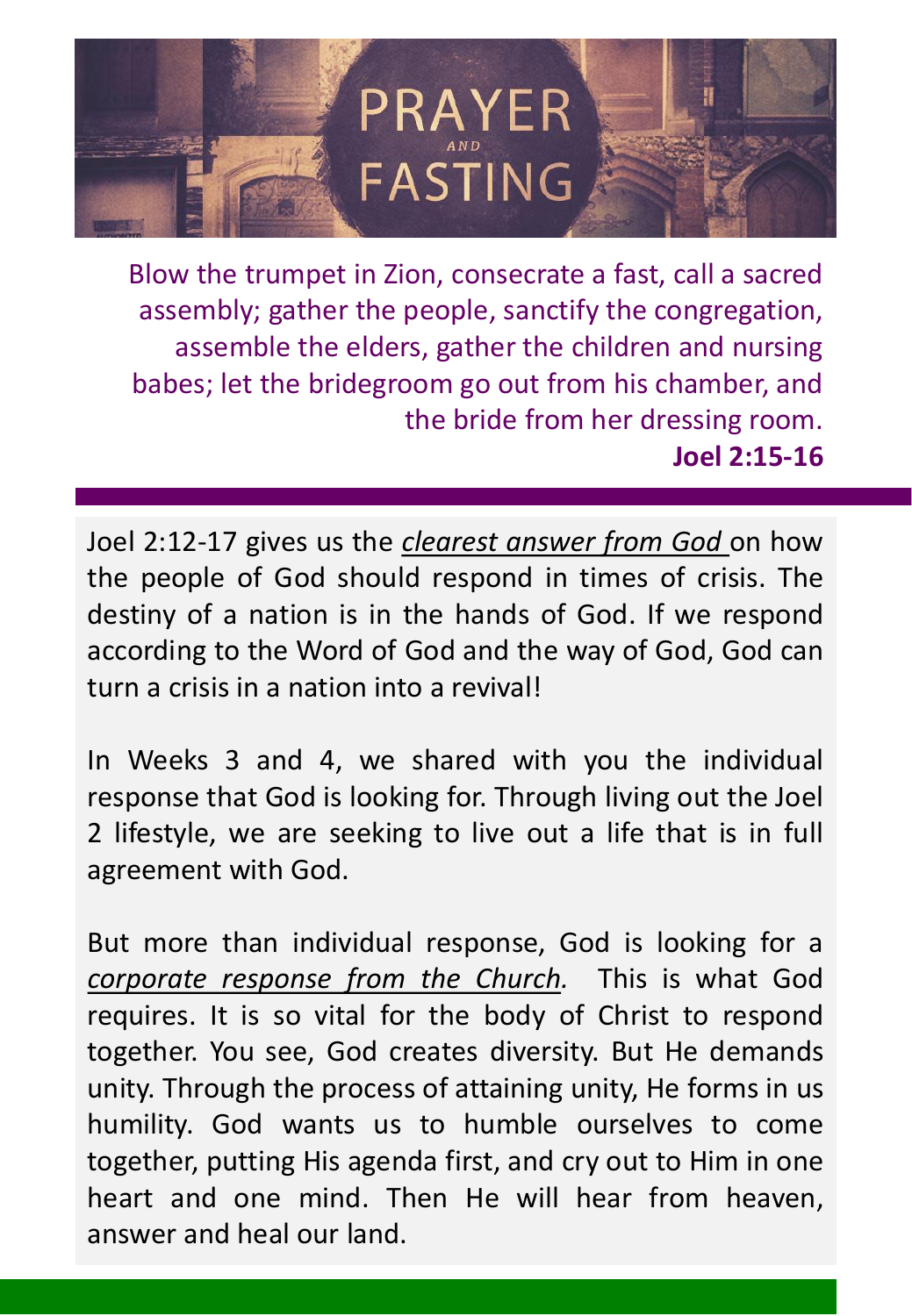

So what makes up the corporate response that God is looking for? There are 5 main aspects found in verses 15 and 16:

# **#1 Blow the Trumpet, consecrate a fast**

In verse 15, Joel begins by exhorting the people to *blow the trumpet*, to *boldly proclaim the coming crises* as well as to *call for sacred assemblies*, which are corporate gatherings of God's people to pray and seek His face.

He tells us to *consecrate a fast* (v.15). This speaks about the *importance and the vital need* for the body of Christ to *call for and cultivate a fasted lifestyle*. We want to live a lifestyle of fasting and press in for more of God, living in divine discontentment, constantly asking and knocking on heaven's door for the "so much more" that God has in store for us. Through fasting and praying, we want to see the hand of God move to avert a coming crisis.

A *conscientious decision* has to be made on the part of everyone who wants to pursue and live out a fasted lifestyle. If we do not, our feeble attempts will soon be snuffed out as the demands and pressures of life overwhelm our hearts.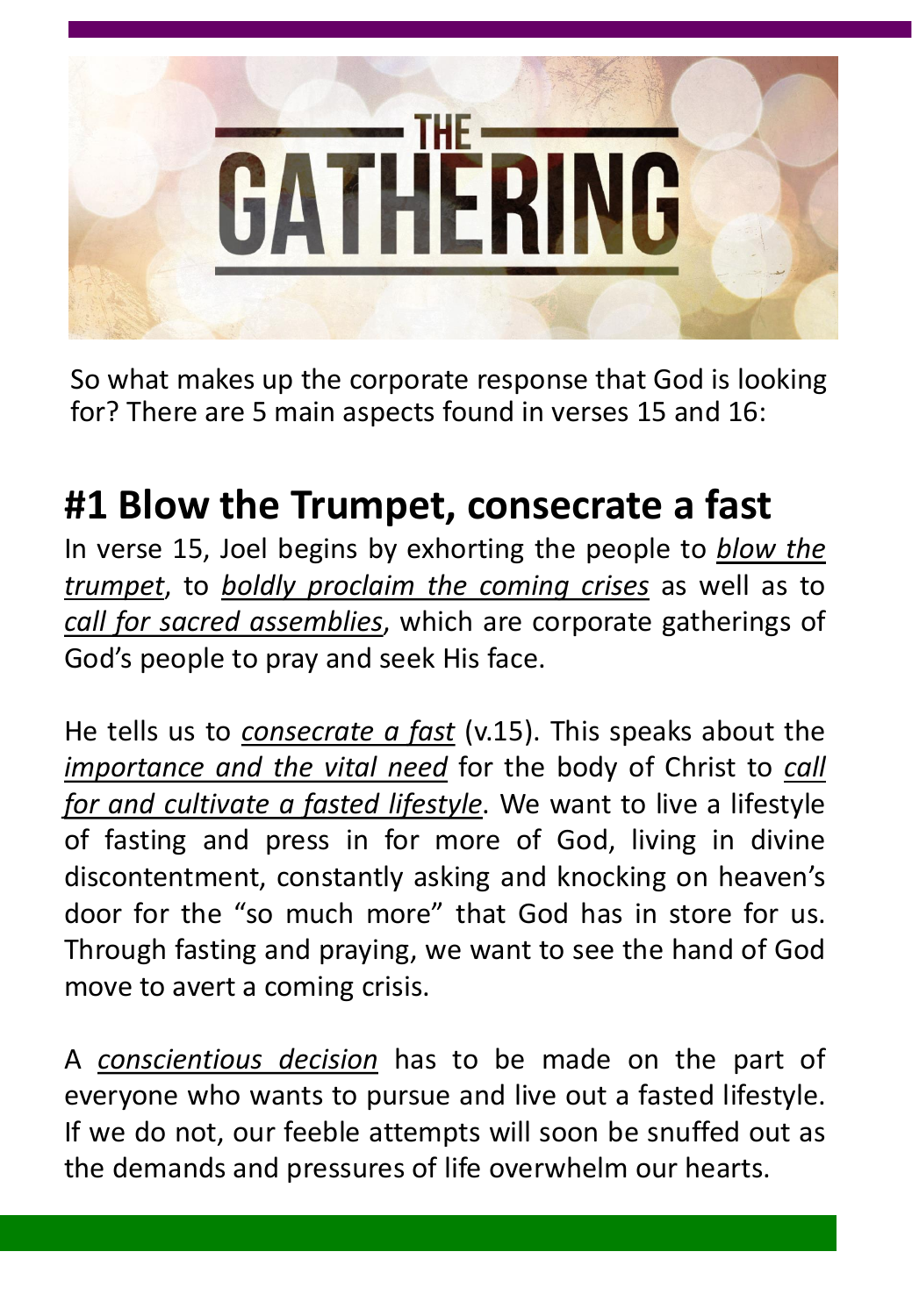### **#2 Call a sacred assembly**

Joel then exhorts us to *call a sacred assembly* (v.15). The word sacred tells us *it is God's idea* for us to come together, not man's. Prayer is about agreeing with God's heart and with one another. In order to agree with one another, we have to gather as one body in one place. When we come together, agree and say amen, something happens in the spiritual realm and God will move in response to our prayers.

## **#3 Gather the people, sanctify the congregation**

Next, Joel tells us to *gather the people* and *sanctify the congregation* (v.16). The phrase "sanctify the congregation" speaks of setting sacred assemblies as *the number one priority.* Joel is saying that sacred assembly is so important that we should challenge and set apart the people under us to do this. Life is a matter of priorities and order. We have to reorder our lives and our ministries so that gathering to seek God will be our top-most priority. This has to be higher than all our ministry programs. If this is God's priority, this has to be our priority as well.

## **#4 Assemble the elders**

Moreover, Joel tells us to *assemble the elders* (v.16). This means that *leaders of the Church have to come together.* They have to set an example. If the leaders do not set an example, this will not work. It is vital for the entire body of Christ to respond together. If all the leaders and pastors of this land come together as one, putting aside our own agendas, gathering in one room to seek the Lord, can you imagine the power that will be released by God?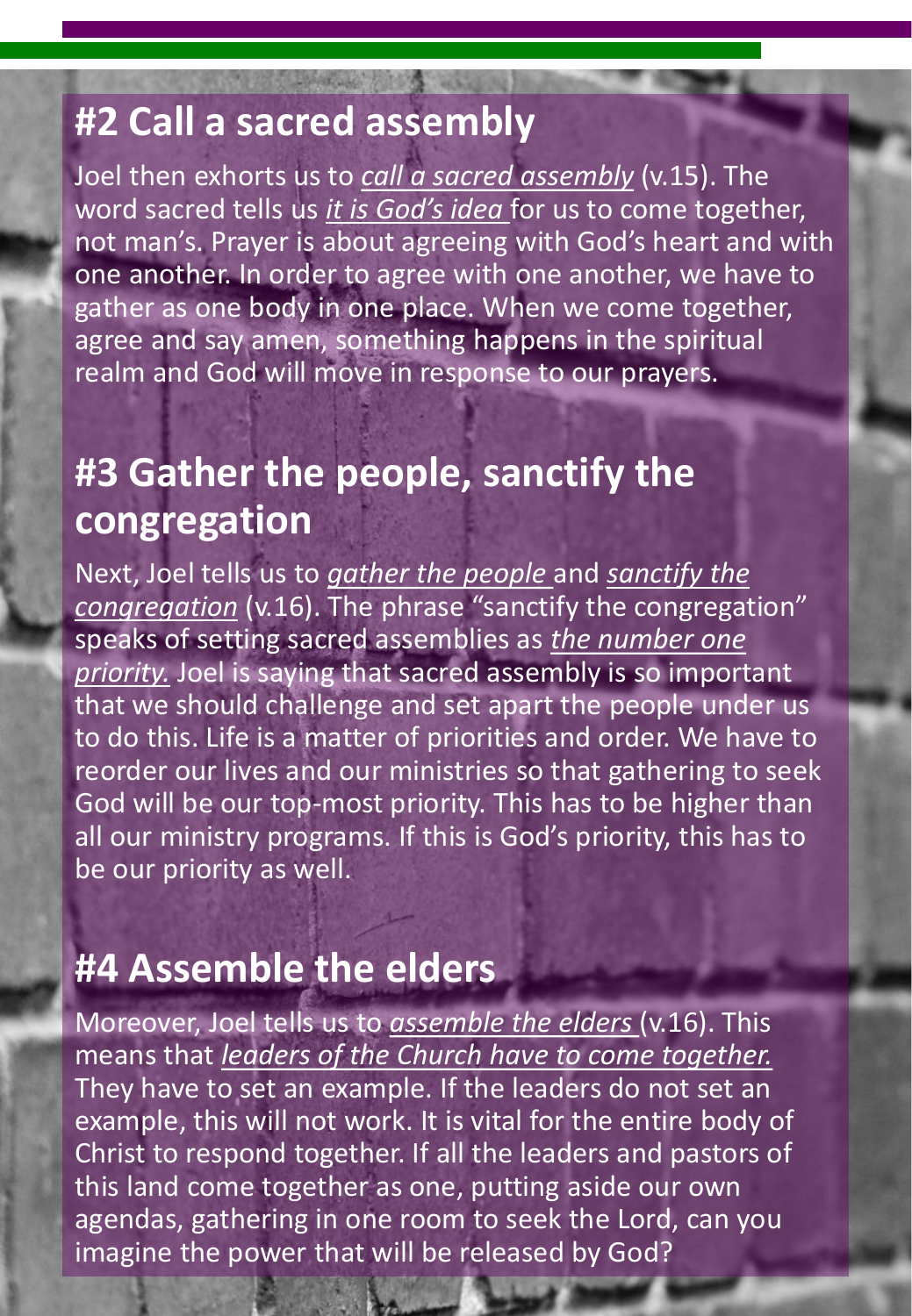### **#5 No one is exempted**

Last but not least. Joel tells us that *everybody has to be involved*! From the children, to the nursing babes to the bridegroom and bride (v.16), no one is exempted!

In Deuteronomy 24:5, we are told that a man who has just married was not to be charged with any business, but to be free to stay at home for one year, to bring his wife happiness. But right here, Joel seemingly "violates" the law in Deuteronomy 24 to call the newly-weds to come. And even nursing mothers (with their babies) are exhorted to journey all the way from their homes to the temple in Jerusalem to pray.

This underscores the *importance and urgency* that God places in the gathering of His people in sacred assemblies during times of crisis. God is essentially saying, "*No exceptions*!" – He wants everyone to gather and pray.

If this is the truth of God for the nation of Israel in times of crisis, what more for us? May we realize the importance and urgency of living a fasted lifestyle, and gathering in sacred assemblies to pray. May we hear the call of God's heart and respond!